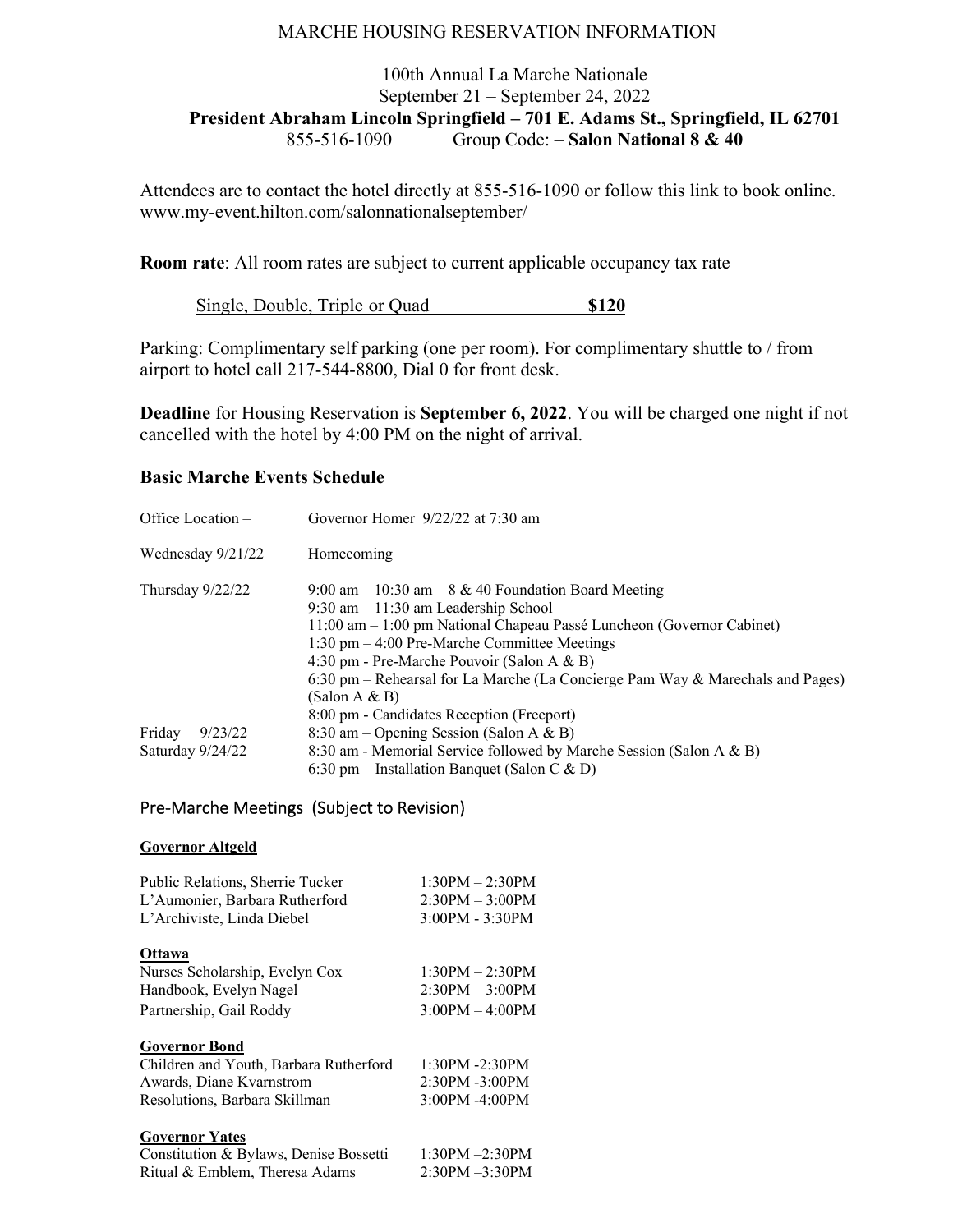# **LA MARCHE MEALS RESERVATION FORM**

**Luncheon – by Division Cost - \$28.00 – Deadline is September 1, 2022** 

|                                                                                                                                   | $Check # \tAmount$                                               |  |  |
|-----------------------------------------------------------------------------------------------------------------------------------|------------------------------------------------------------------|--|--|
| Hamburger & Fries                                                                                                                 | Chef Salad with Ranch & Italian                                  |  |  |
| Both include iced water or iced tea and cookies.                                                                                  |                                                                  |  |  |
|                                                                                                                                   | <b>INSTALLATION BANQUET</b> \$38.00 per person                   |  |  |
|                                                                                                                                   |                                                                  |  |  |
| Entree:                                                                                                                           |                                                                  |  |  |
| Roast Beef<br><b>Chicken Provencal</b>                                                                                            |                                                                  |  |  |
| Both Include:                                                                                                                     |                                                                  |  |  |
| <b>Mashed Potatoes</b><br>$\omega_{\rm{max}}$<br>Hari Coverts & Carrots<br>$\sim 100$<br>Carrot Cake<br>Water, coffee or iced tea | Garden salad with Honey Raspberry Vinaigrette and Ranch          |  |  |
|                                                                                                                                   |                                                                  |  |  |
|                                                                                                                                   | $Check # _______ A mount _______ A mount _______ A menu then I.$ |  |  |

All checks are to be payable to **La Boutique Nationale** and mailed to: Sandra Winchester, PO Box 1108, Lake Dallas, Texas 75065-1108. You may write one check for all meals.

# **Deadline is September 1, 2022. Please remember, deadlines are for a reason!**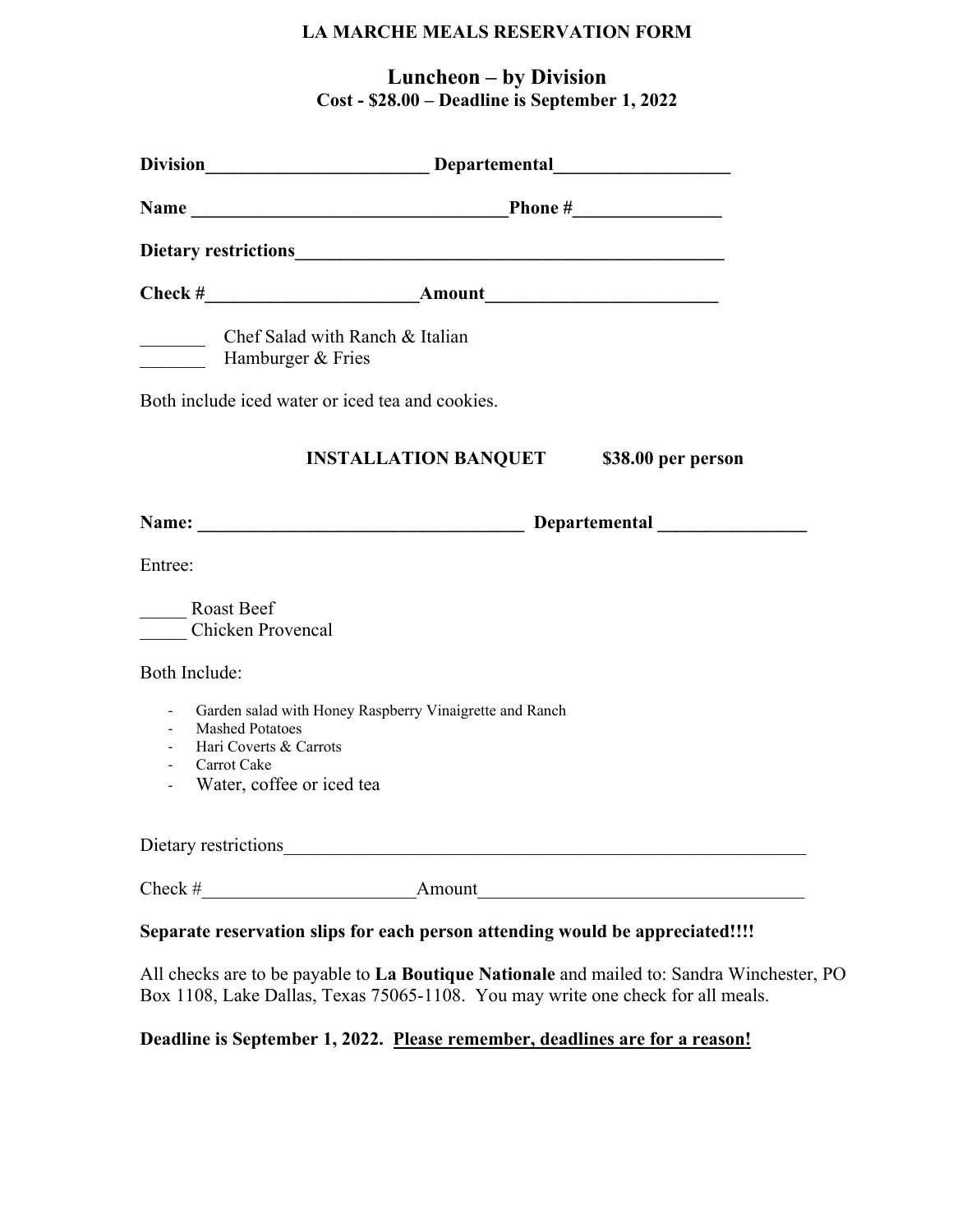# **National Chapeau Judy's Homecoming**

**Come join the fun at the Homecoming for Chapeau Judy as we continue to HOPE FOR A CURE.** 

**The Homecoming will be on Wednesday evening September 21st at 6:30 p.m. in the ballroom of the President Abraham Lincoln Hotel with a meal of meat loaf, scalloped potatoes, broccoli, salad, strawberry cheese cake with coffee and iced tea. Cost to be \$30.00 and meals must be prepaid. Deadline for reservations will be September 10, 2022. Making checks payable to Madison County Salon 53 and send to Ethellynn Neville with the snip sheet below.** 

**Come join the fun and fellowship as a President Abraham Lincoln impersonator will be around to greet everyone and following the meal we will have a Trip to Paris put on by the partners of Indiana.** 

**\*\*\*\*\*\*\*\*\*\*\*\*\*\*\*\*\*\*\*\*\*\*\*\*\*\*\*\*\*\*\*\*\*\*\*\*\*\*\*\*\*\*\*\*\*\*\*\*\*\*\*\*** 

Reservations for Departemental de

**Name of Partners\_\_\_\_\_\_\_\_\_\_\_\_\_\_\_\_\_\_\_\_\_\_\_\_\_\_\_\_\_\_\_\_\_\_\_\_\_** 

Number of reservations at \$30.00 per partner

**Make Checks payable to Madison County Salon 53** 

**Send to Ethellynn Neville, 1515 N. Lincoln #24, Springfield, IL 62702**